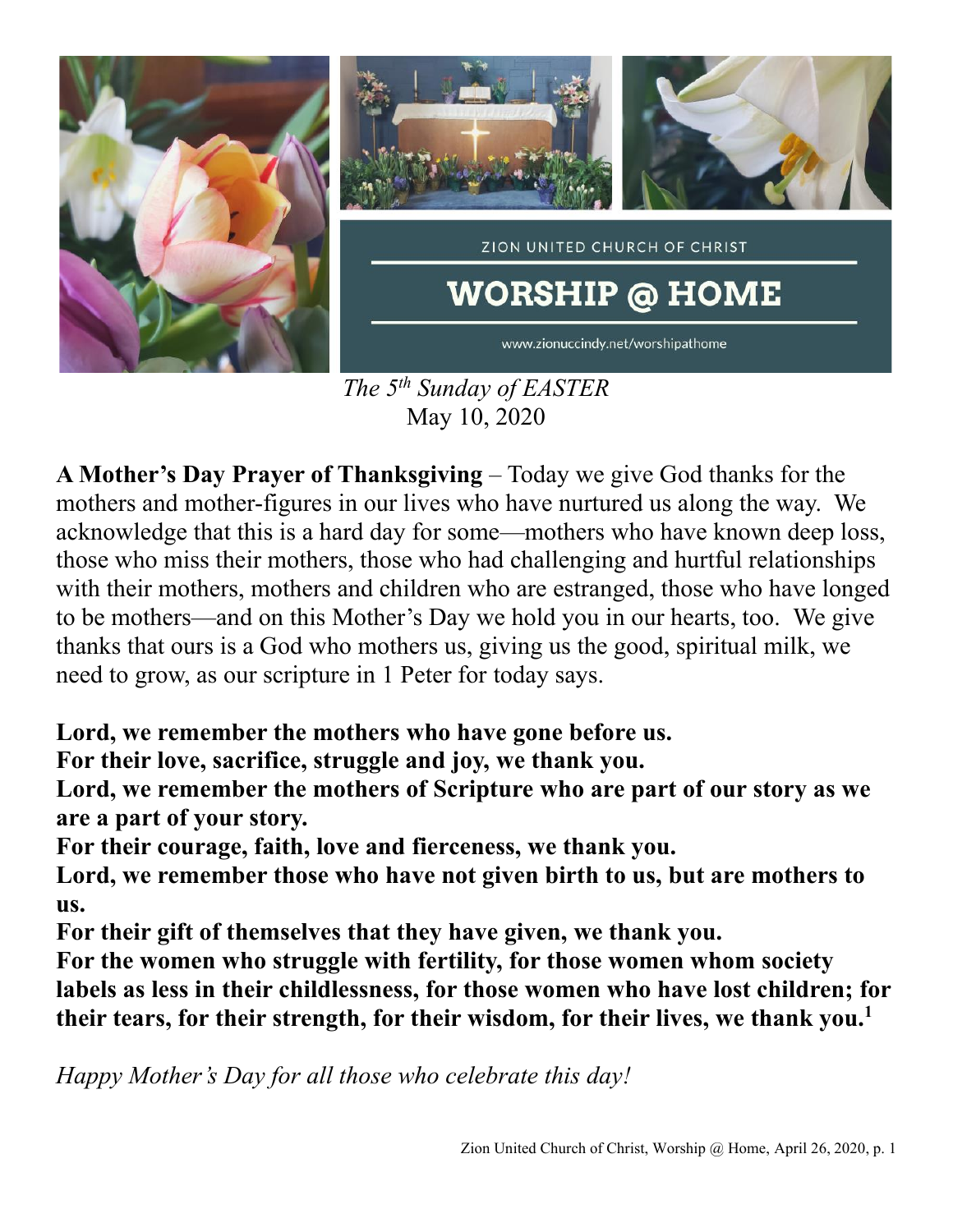## **We are Called to Worship**

- One: Once we were not a people,
- **Many: but now we are God's people.**
- One: Once we were alone,
- **Many: but together we are the household of God.**
- One: Here in this time of worship, and later when we go forth to serve,
- **Many: Christ is our cornerstone, strengthening us for the journey.**
- One: In our living and in our dying,
- **Many: Christ is our sure foundation, strengthening us along the way.~**

**Gathering Prayer** - **Shine your face upon us, O God. Help us see your face in one another and hear your voice in the words that are spoken. Through your grace, make us holy, that we may offer spiritual sacrifices that honor and glorify your holy name. Amen.~**

**Song 1** *We Are Your People*, 547, YouTube

# **Sharing Our Joys and Concerns A Time of Prayer**

*You are welcome to send prayer requests to Pastor Sarah. Spend a few moments connecting with God and lifting up your prayers.*

# **The Lord's Prayer** (unison)

Our Father, who art in heaven, hallowed be thy name, thy kingdom come, thy will be done, on earth as it is in heaven. Give us this day our daily bread. And forgive us our debts, as we forgive our debtors. And lead us not into temptation, but deliver us from evil. For thine is the kingdom, and the power, and the glory, forever. Amen.

**Anthem** *No One Ever Cared for Me Like Jesus*, Martha Main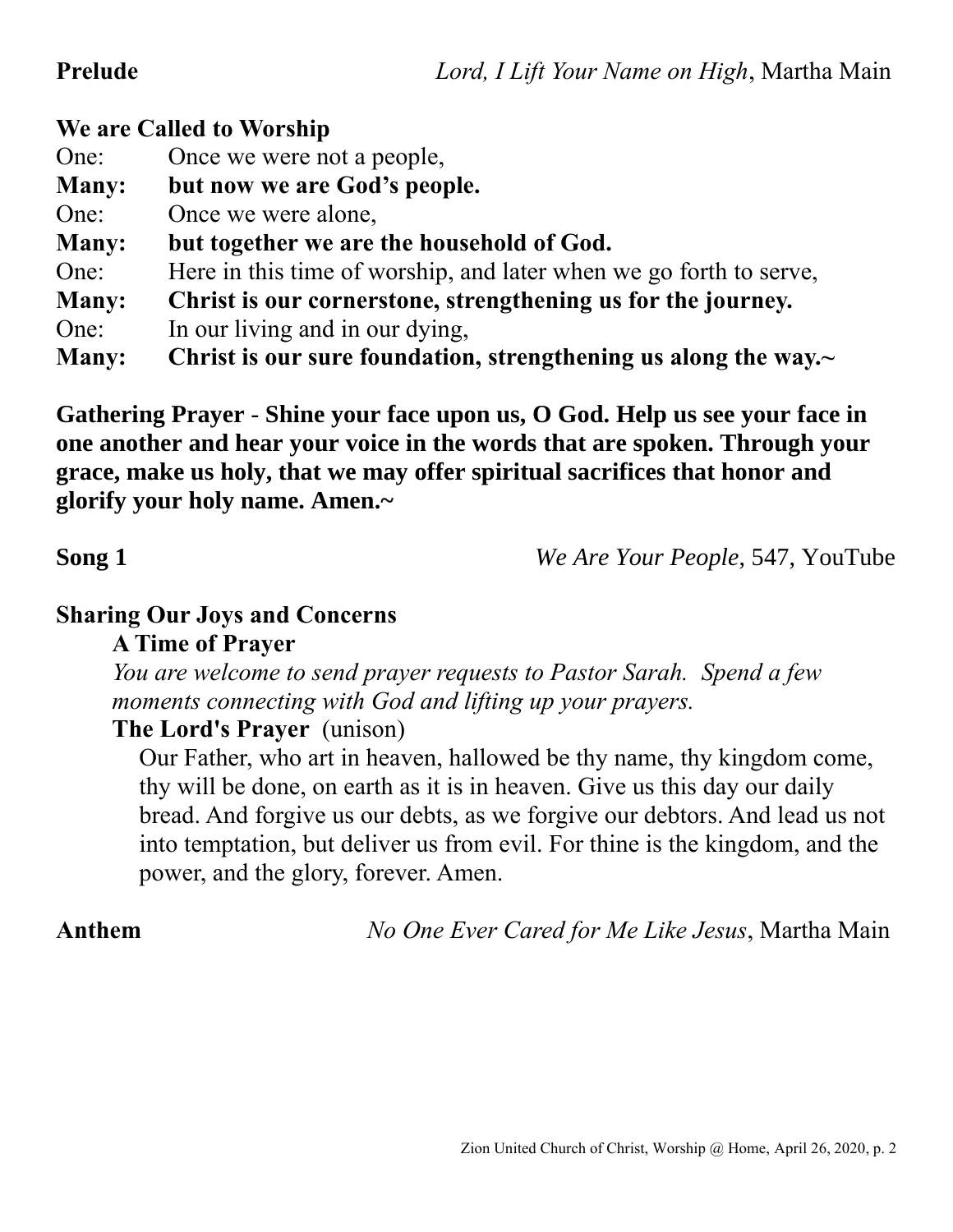### **We Hear God's Word** 1 Peter 2:2-10

<sup>2</sup> Like newborn infants, long for the pure, spiritual milk, so that by it you may grow into salvation— $3$ if indeed you have tasted that the Lord is good.

4 Come to him, a living stone, though rejected by mortals yet chosen and precious in God's sight, and <sup>5</sup>like living stones, let yourselves be built into a spiritual house, to be a holy priesthood, to offer spiritual sacrifices acceptable to God through Jesus Christ. <sup>6</sup>For it stands in scripture:

'See, I am laying in Zion a stone,

a cornerstone chosen and precious;

and whoever believes in him will not be put to shame.'

<sup>7</sup>To you then who believe, he is precious; but for those who do not believe,

'The stone that the builders rejected

has become the very head of the corner',

8 and

'A stone that makes them stumble,

and a rock that makes them fall.'

They stumble because they disobey the word, as they were destined to do.

9 But you are a chosen race, a royal priesthood, a holy nation, God's own people, in order that you may proclaim the mighty acts of him who called you out of darkness into his marvellous light.

 $10$  Once you were not a people,

 but now you are God's people; once you had not received mercy,

but now you have received mercy.

**Song 2** *Sanctuary, 482*, YouTube

**Meditation** *Living Stones*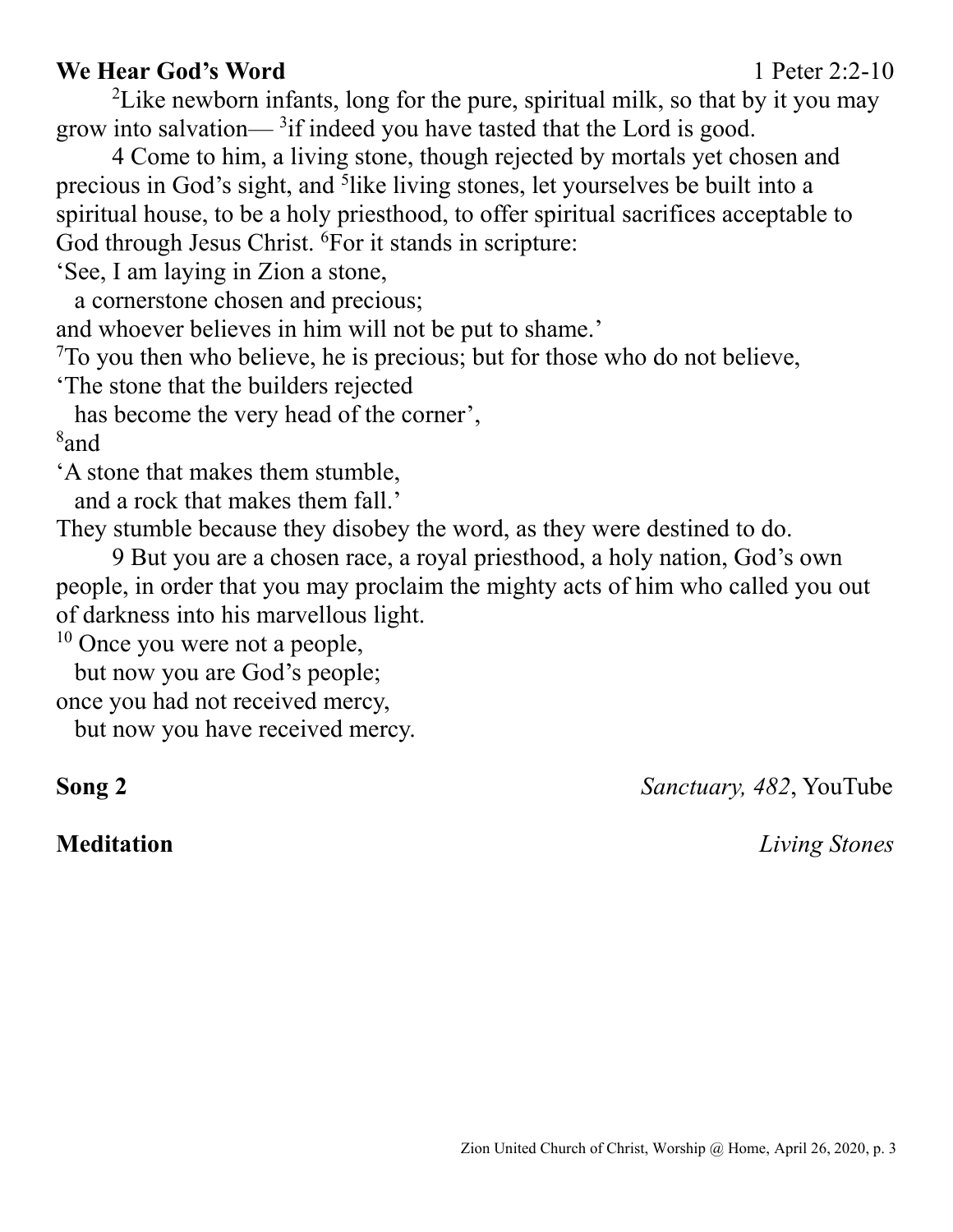# **Spiritual Practice of the Week**



Find a stone. It could be from your garden, your driveway, or one you happen upon on a walk. Maybe you have one in your house already. A photo or drawing would work, too. Place it somewhere that you will notice it this week. May it be a reminder for you to live into the identity Christ has given you to be living stone in this world. If you're feeling adventurous and have the supplies on hand, you might decorate your stone with a happy picture or a kind word and leave it out in the world for someone to find.

### **We Respond to God's Word with Our Giving Offertory**

Friends, we may not be together in person today as we worship, but the ministry of our church goes on. During this time when we are apart, we are still in need financial support for our ministry.

You're invited to take out your checkbook in these moments. As you write out your offering, be prayerful with each letter and number. In times such as these, when money becomes tight and our economy in under strain, God invites us to be generous and give what we can. These are gifts we freely give, as we are able and as we are called.

We ask that you please mail in your offerings to our office.

Zion United Church of Christ 8916 E. Troy Ave. Indianapolis, IN 46239